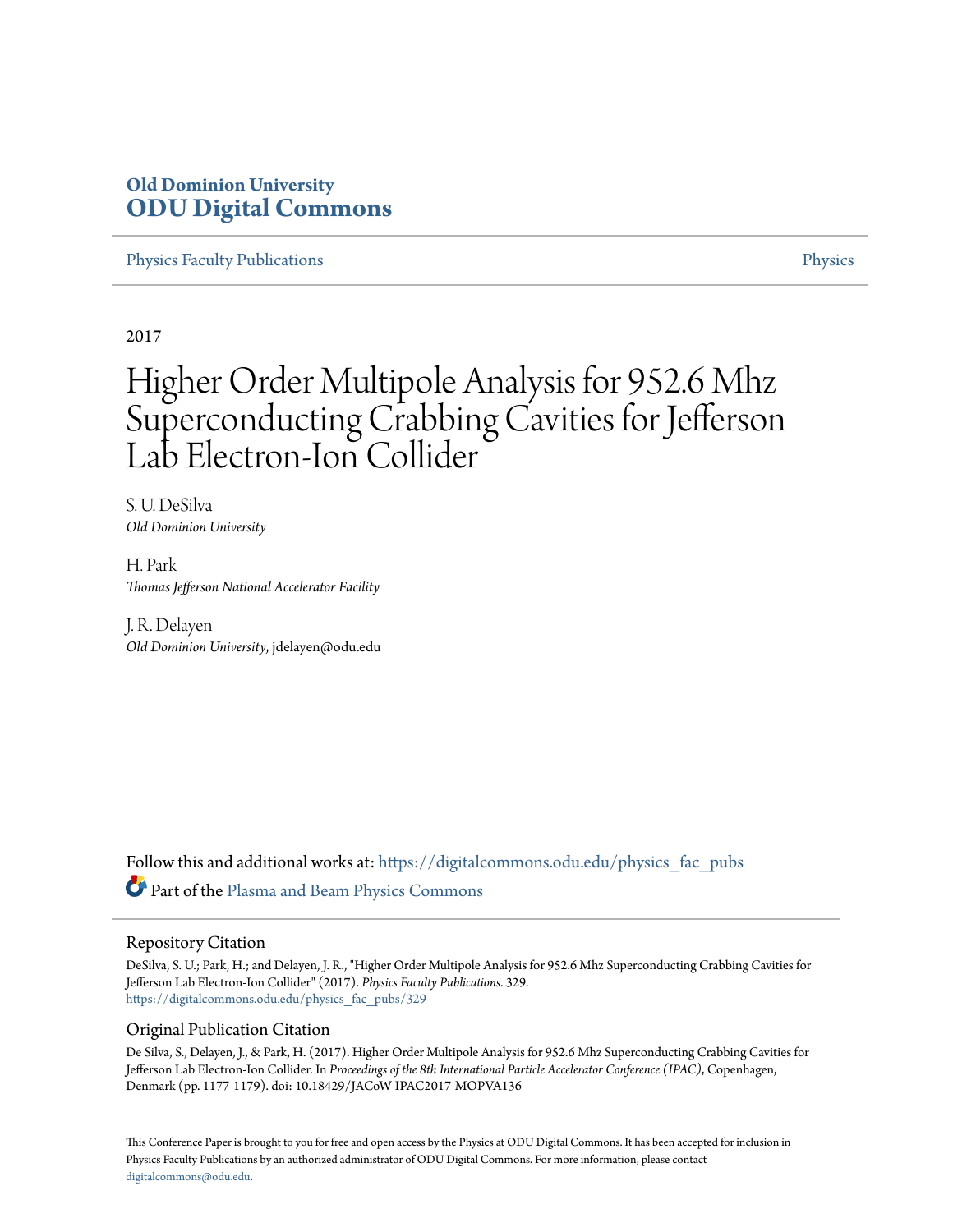## **HIGHER ORDER MULTIPOLE ANALYSIS FOR 952.6 MHz SUPERCONDUCTING CRABBING CAVITIES FOR JEFFERSON LAB ELECTRON-ION COLLIDER\***

S. U. De Silva1,2† , H. Park2,1, J. R. Delayen1,2, 1Center for Accelerator Science, Old Dominion University, Norfolk, VA 23529, USA 2Thomas Jefferson National Accelerator Facility, Newport News, VA 23606, USA

#### *Abstract*

The proposed electron ion collider at Jefferson Lab requires a crabbing cavity system to increase the luminosity in the colliding beams. Currently several superconducting crabbing cavity designs are being reviewed as the design option for the crabbing cavity. Knowledge of higher order mode multipole field effects is important for accurate beam dynamics study for the crabbing system, in selecting the design that meets the design specifications. The multipole components can be accurately determined numerically using the electromagnetic field data in the rf structure. This paper discusses the detailed analysis of higher order multipole components for the operating crabbing mode and design modifications in reducing those components.

#### **INTRODUCTION**

The proposed electron-ion collider for Jefferson Lab (JLEIC) consists of two figure-8 rings; one for electrons and the other for protons [1]. The electrons are accelerated using the existing CEBAF machine and the ions are accelerated at the linac booster ring as shown in Fig. 1.



Figure 1: JLEIC electron and ion collider rings.

The luminosity goal of the JLEIC is in the range of low-to-mid  $10^{33}$  cm<sup>-2</sup>sec<sup>-1</sup> per interaction point. Bunch crabbing concept will be implemented in increasing the luminosity at the interaction points (IP). A set of local crabbing cavities will be installed before to enforce the head-on collision of incoming bunches at each interaction point and after in order to cancel the crabbing effect on the beam [2].

†sdesilva@jlab.org

The proton beam parameters and the operating frequency of 952.6 MHz set tight requirements on the crabbing cavities. The beam parameters for the crabbing system are listed in Table 1. The large crossing angle of 50 mrad and the small betatron function at crab cavity for the proton beam corresponds to a high transverse kick of 20.82 MV required per IP per side.

Table 1: JLEIC Crab Crossing Design Parameters

| Parameter                                  | Electron Proton |        | Units      |
|--------------------------------------------|-----------------|--------|------------|
| Beam energy                                | 10              | 100    | GeV        |
| Bunch frequency                            | 952.6           |        | <b>MHz</b> |
| Crab crossing angle                        | 50              | mrad   |            |
| Betatron function at IP                    | 10              |        | cm         |
| <b>Betatron</b> function at<br>crab cavity | 200             | 363.44 | m          |
| Integrated transverse<br>voltage           | 2.8             | 20.82  |            |

#### **CRABBING CAVITY OPTIONS**

Several superconducting crabbing cavity geometries are studied in order to achieve a compact crabbing cavity system for JLEIC. Any dimensional constraints and design requirements related to impedance threshold, higher multipole components etc. that may apply to the crabbing cavities are under study. The crabbing cavities are also required to have large beam aperture to accommodate the proton beam; yet be a compact design operating at the high frequency of 952.6 MHz. The designs considered are the single cell and multi-cell rfdipole design and squashed elliptical design as shown in Fig. 2 [3, 4]. Currently all these design options are analysed with varying beam aperture radii. The rf properties of the three design options with a beam aperture of 70 mm are listed in Table 2.



Figure 2: Crabbing cavity design options: (A) single cell rf-dipole cavity, (B) multi-cell rf-dipole cavity, and (C) squashed elliptical cavity with beam aperture of 70 mm.

**ISBN 978-3-95450-182-3**

<sup>\*</sup> Work supported by JSA, LLC under U.S. DOE Contact No. DEAC05-06OR23177.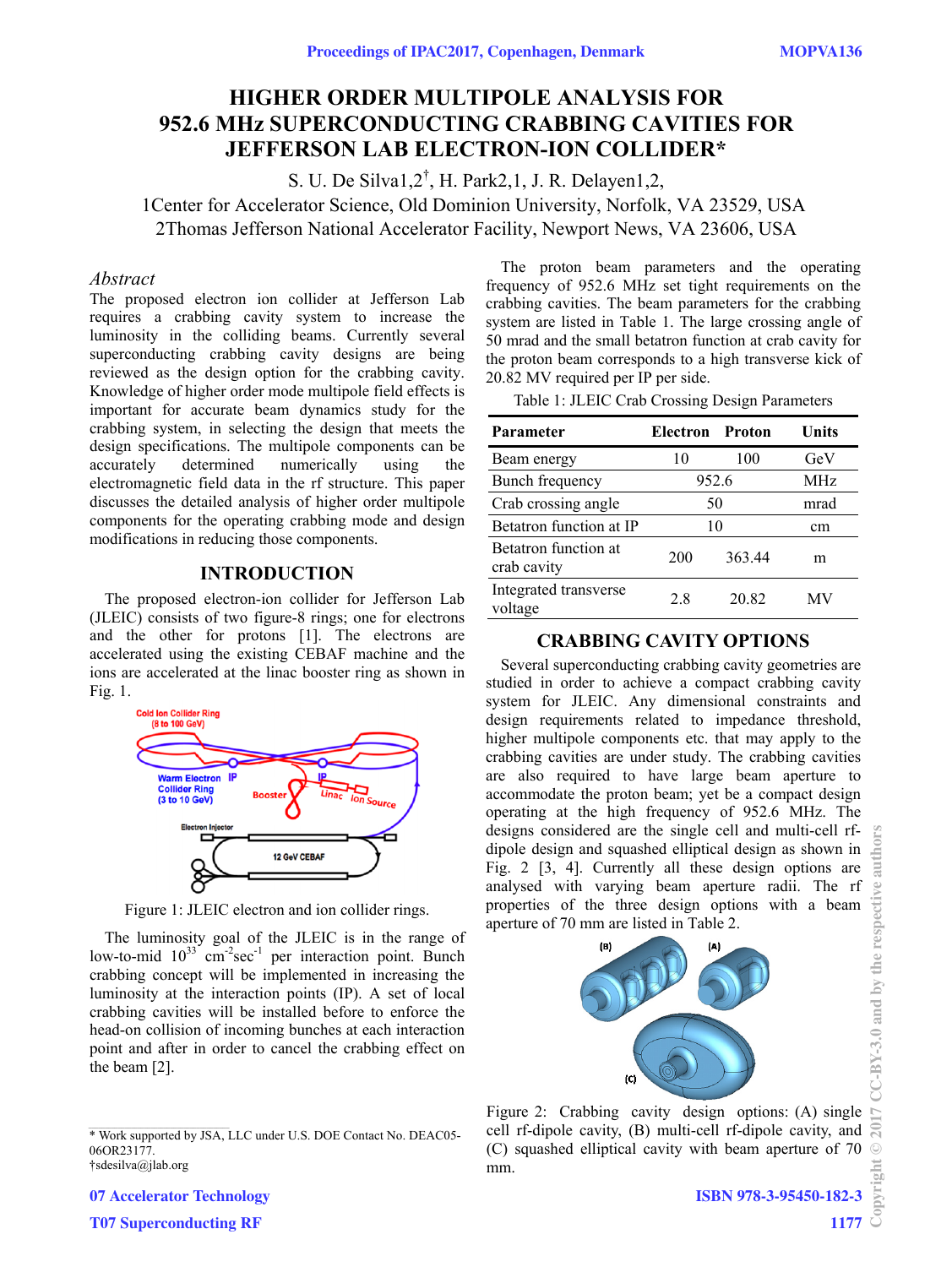The transverse kick of each cavity design is determined with a peak magnetic field of  $~100$  mT per cavity. The single cell cavity requires the highest number of cavities at each IP. However, multi-cell cavity has two similar order modes and the squashed elliptical cavity has one lower order mode.

Table 2: RF Properties of 952.6 MHz Crabbing Cavities Shown in Fig. 2 with A Beam Aperture of 70 mm

| Parameter                        | (A)             | (B)                                  | (C)   | Units      |
|----------------------------------|-----------------|--------------------------------------|-------|------------|
| LOM <sub>s</sub>                 | None            | 770,<br>869                          | 692   | MHz        |
| Nearest HOM                      | 1406            | 1367                                 | 1041  | MHz        |
| Deflecting<br>voltage $(V_t^*)$  |                 | 0.315                                |       | MV         |
| Peak electric<br>field $(E_p^*)$ | 5.32            | 5.55                                 | 2.18  | MV/m       |
| Peak magnetic<br>field $(B_p^*)$ | 13.53           | 11.42                                | 7.72  | mT         |
| Geometrical<br>factor $(G)$      | 166.0           | 178.4                                | 339.8 | Ω          |
| $[R/Q]_t$                        | 50.4            | 219.0                                | 49.7  | Ω          |
| $R_{\rm t} R_{\rm s}$            | $8.4\times10^3$ | $3.9\times10^{4}$ 1.7 $\times10^{4}$ |       | $\Omega^2$ |
| At $E_t^* = 1$ MV/m              |                 |                                      |       |            |
| $V_t$ per cavity                 | 2.1             | 4.2                                  | 2.1   | MV         |
| $E_{\rm p}$                      | 41              | 50                                   | 29    | MV/m       |
| $B_{\rm p}$                      | 104             | 102                                  | 103   | mT         |
| Total no. of<br>cavities (e/p)   | 12/72           | 4/20                                 | 4/28  |            |

#### **MULTIPOLES IN A RF CAVITY**

In deflecting/crabbing cavities the rf field of the fundamental operating mode varies across the beam aperture leading to field non-uniformity. This field nonuniformity corresponds to higher order multipole components that may lead to perturbations in beam dynamics such as linear tune shift, chromaticity shift, and chromatic coupling [5]. The higher order multipole components also affect the long term stability in colliders, storage rings and synchrotron machines especially with proton or heavy ion beams [6]. The higher order multipole components are calculated as follows using the Panofsky-Wenzel Theorem.

$$
a_n + ib_n = \frac{in}{\pi\omega} \int_{-\infty}^{\infty} \int_{0}^{2\pi} \frac{1}{r^n} E_z(r, \phi, z) e^{in\phi} e^{i\omega z/c} d\phi dz \qquad (1)
$$

where  $a_n$  and  $b_n$  are skew and normal multipole components.  $E_z$  in the longitudinal electric field at an offset of *r*. This paper evaluates the higher order multipole components for the crabbing cavity options.

#### **MULTIPOLE FIELD ANALYSIS**

The higher order multipole components are calculated using Eq. 1 for beam aperture radii of 60 mm and 70 mm for the three design options shown in Fig. 3. The  $b_1$ Ecorresponds to the transverse kick in the crabbing cavity.<br> **COPY 1178**<br> **COPY 1178** 

## *RF-Dipole Cavity Design*



Figure 3: 952.6 MHz single cell (top) and multi-cell (bottom) rf-dipole cavities with beam apertures of 60 mm and 70 mm

In the rf-dipole geometry the transverse electric field gives the major contribution to transverse kick where the transverse magnetic field reduces it slightly. Table 3 and Table 4 list the higher order multipole components up to  $b_7$  for single cell and multi-cell rf-dipole cavity designs with flat trapezoidal-shaped poles for the transverse kick of 1 MV.

Table 3: Higher Order Multipole Components for Single-Cell Rf-Dipole Cavity at  $V_t = 1$  MV

| Component      | 60 mm                 | 70 mm<br>aperture aperture | <b>Units</b>      |
|----------------|-----------------------|----------------------------|-------------------|
| b <sub>1</sub> | 3.33                  | 3.33                       | $mT$ m            |
| $b_2$          | $-5.0 \times 10^{-4}$ | $-5.5 \times 10^{-4}$      | mT                |
| b,             | 853.2                 | 797.5                      | mT/m              |
| $b_4$          | 1.55                  | 1.18                       | $mT/m^2$          |
| $b_5$          | $-1.2\times10^{5}$    | $-4.4\times10^{4}$         | $mT/m^3$          |
| $b_6$          | $-3544.4$             | $-1866.0$                  | mT/m <sup>4</sup> |
| h-             | $-4.2\times10^{7}$    | $-1.5 \times 10^{7}$       | $mT/m^5$          |

Table 4: Higher Order Multipole Components for Multi-Cell Rf-Dipole Cavity at  $V_t = 1$  MV.

| Component      | 60 mm               | <b>70 mm</b><br>aperture aperture | Units             |
|----------------|---------------------|-----------------------------------|-------------------|
| $b_1$          | 3.33                | 3.33                              | $mT$ m            |
| b <sub>2</sub> | $-3.0\times10^{-4}$ | $-3.0\times10^{-4}$               | mT                |
| $b_3$          | 697.1               | 610.0                             | mT/m              |
| $b_4$          | 0.92                | 0.63                              | $mT/m^2$          |
| b <sub>5</sub> | $-1.2 \times 10^5$  | $-5.4\times10^{4}$                | $mT/m^3$          |
| $b_6$          | $-2092.5$           | $-1002.7$                         | mT/m <sup>4</sup> |
| $h_{\tau}$     | $-4.1 \times 10^7$  | $-1.4\times10^{7}$                | mT/m <sup>5</sup> |

The multipole components for the four cavity designs with single cell and multi-cell designs with varying beam aperture have similar values where larger aperture gives slightly lower values. Due to cylindrical symmetry the even  $b_n$  components are negligible in the rf-dipole cavity